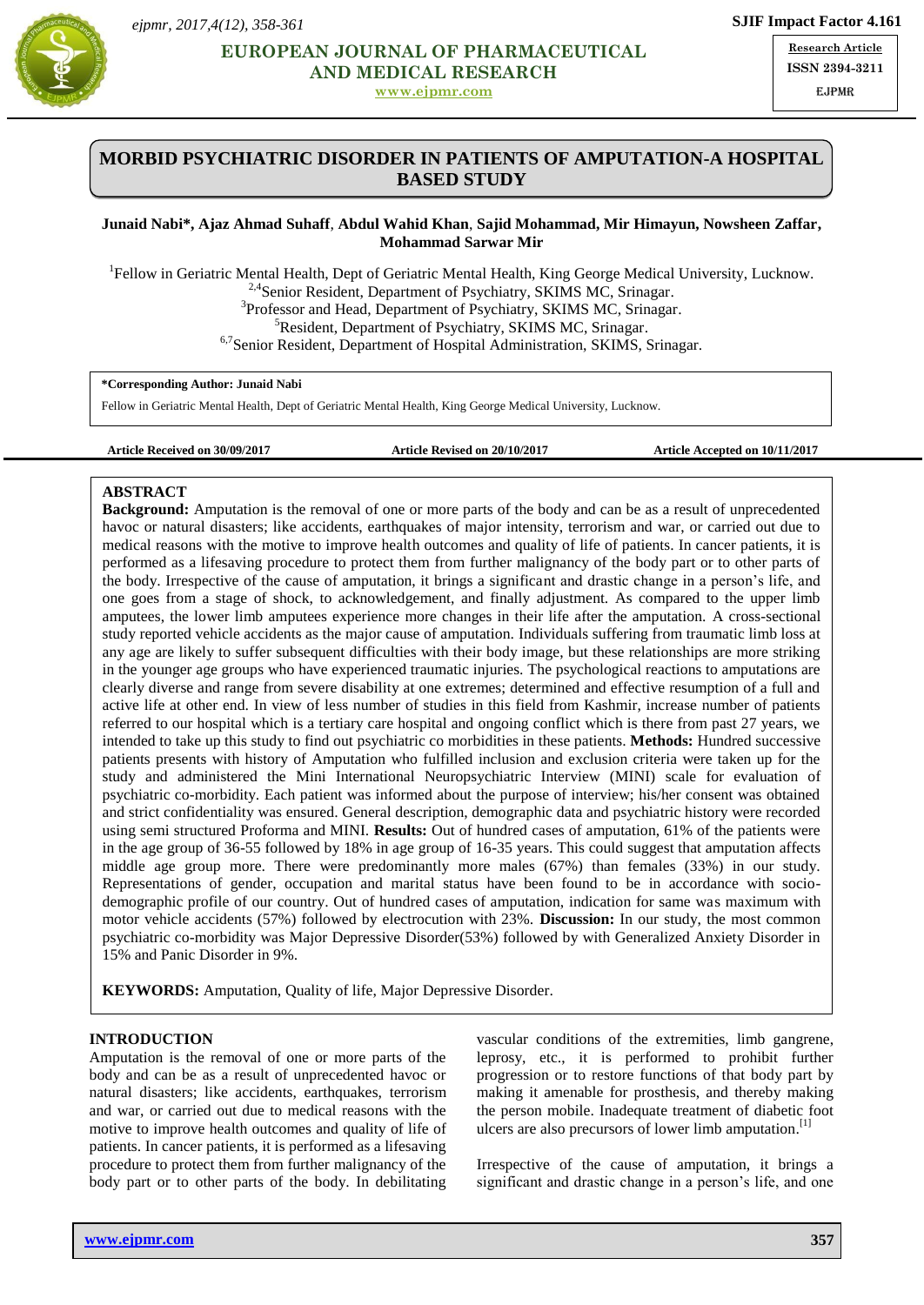goes from a stage of shock, to acknowledgement, and finally adjustment.<sup>[2]</sup> Amputation is considered as triple insult, as it brings loss of function, loss of sensation, and loss or change of body image.<sup>[3]</sup> It also affects the individuals at psycho-social level, and can have longterm economic implications on the life and opportunities for employment. $[4]$  As compared to the upper limb amputees, the lower limb amputees experience more changes in their life after the amputation.<sup>[5]</sup> There is an association between age and cause of amputation. Trauma and cancer are the major causes of amputation.<sup>[6,7]</sup>

There is meager data regarding the overall incidence and etiological background of lower limb amputation in India. According to World Health Organization, India has the highest number of road accidents in the world with 16.8 fatal injuries per 100,000 population, and 38.9 non-fatal injuries per 100,000 population as per the data from  $2006$ .<sup>[8]</sup> From these figures, it can be stated that traumatic road accidents has be a significant cause of lower limb amputation. A cross-sectional study reported vehicle accidents as the major cause of amputation. Individuals suffering traumatic limb loss at any age are likely to suffer subsequent difficulties with their body image, but these relationships are more striking in the younger age groups who have experienced traumatic injuries. The psychological reactions to amputations are clearly diverse and range from severe disability at one extremes; determined and effective resumption of a full and active life at other end. The individual's response to a traumatic event is influenced by personality traits, psychiatric pre morbid state, gender, prolonged disability of traumatic events, lack of social support and inadequate coping strategies. There is lack of literature on prevalence of various specific psychiatric disorders after amputation. In view of less number of studies in this field from Kashmir, increase number of patients referred to our hospital which is a tertiary care hospital and ongoing conflict which is there from past 27 years, we intended to take up this study to find out psychiatric co morbidities in these patients.

#### **AIMS AND OBJECTIVES**

- 1. To study psychiatric co morbidities in patients with Amputation by using Mini International Neuropsychiatric Interview (MINI) scale.
- 2. To find out the socio-demographic details of patients of Amputation.

#### **MATERIALS AND METHODS**

This was a prospective, observational, descriptive study conducted in the department of Psychiatry at a tertiary care teaching hospital. The sample size included 100 patients. The study included adult patients between the age group 16 to 75 years with history of amputation and referred to Psychiatry Department for evaluation. Patients not willing for participation, informed consent and critically ill were excluded. Successive patients satisfying the inclusion and exclusion criteria were taken

up for the study and administered the Mini International Neuropsychiatric Interview (MINI) for evaluation of psychiatry morbidity. Each patient was informed about the purpose of interview; his/her consent was obtained and strict confidentiality was ensured. The interview was conducted as soon as possible after the patient had satisfactorily recovered medically and was able to cooperate for the interview. Those patients referred to Psychiatry OPD for evaluation were interviewed in the outpatient department itself and other patients were interviewed in their respective wards of initial admission. General description, demographic data and psychiatric history were recorded using the self-designed study proforma and the MINI.

#### **Research instrument**

**1) Study case record /proforma:** It consisted of a selfdesigned interview schedule to record the sociodemographic data, the psychiatric history including that of the suicide attempt, mode of suicide, causes / factors, the physical examination and International Personality Disorder Examination mental status examination.

**Mini International Neuropsychiatric Interview (MINI):** The MINI is a short structured diagnostic interview developed jointly by psychiatrists and clinicians for ICD-10 and DSM-IV psychiatric disorders. It has an administration time of approximately 15 minutes and is used as a short, accurate structured psychiatric interview for clinical trials and epidemiological studies. It has high kappa value (0.5 and greater), sensitivity (0.7 and greater), specificity/negative predictive value (0.85 and higher) and positive predictive values  $(0.75$  and greater for neurotic disorders).<sup>[9]</sup>

Statistics: Data obtained was then entered in Microsoft excel and analyzed in Statistical Package for the Social Sciences (SPSS. version 17) for descriptive statistics.

## **RESULTS**

In this study, one hundred  $(n= 100)$  participants with history of Amputation were analyzed. Males were 67%  $(n = 67)$  and females were 33%  $(n = 33)$ . Majority (61%) were in the middle age group of 36 to 55 years. Married were 73%( $n = 73$ ) and unmarried were 27%( $n = 27$ ). In this study,  $41\%$  (n = 41) studies till higher secondary level followed by primary education by  $27\%$  (n = 27) were illiterate. Students were maximum with 37% of the total sample. 63% of patients belonged to nuclear type of family.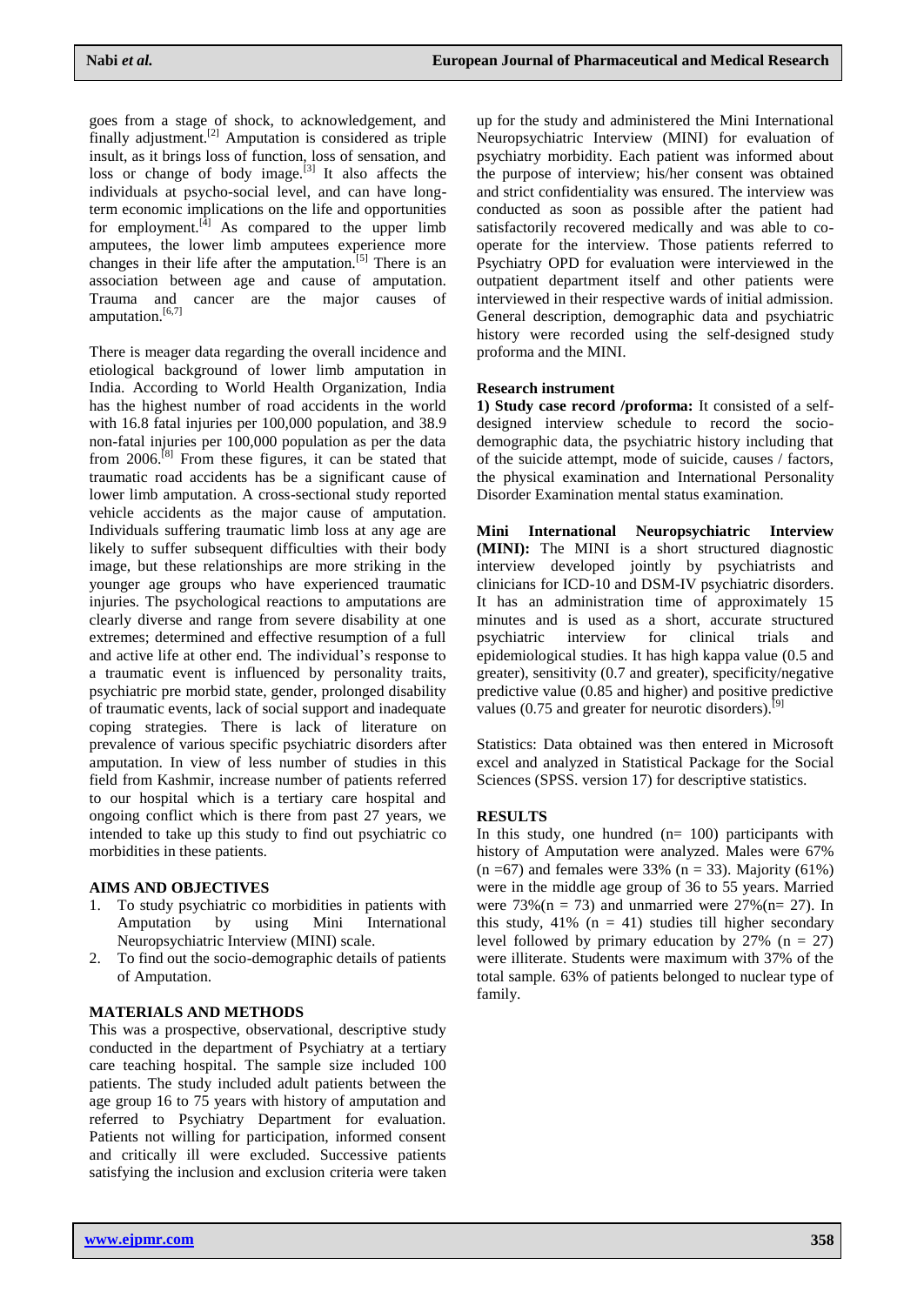| <b>Characteristics</b>                     | ocio acmograpme acumo or une purucipano.<br><b>Value (Percentage)</b> |            |  |  |
|--------------------------------------------|-----------------------------------------------------------------------|------------|--|--|
| <b>Participants with Attempted suicide</b> | <b>100</b>                                                            |            |  |  |
|                                            | 16-35                                                                 | 18(18%)    |  |  |
|                                            | 36-55                                                                 | 61(61%)    |  |  |
| Age (years)                                | 56-75                                                                 | 16(16%)    |  |  |
|                                            | >76                                                                   | 5(5%)      |  |  |
| Gender                                     | Male                                                                  | 67(67%)    |  |  |
|                                            | Female                                                                | 33(33%)    |  |  |
|                                            | Married                                                               | 73(73%)    |  |  |
| <b>Marital</b> status                      | Unmarried                                                             | 27(27%)    |  |  |
|                                            | Divorce                                                               | $0(0\%)$   |  |  |
| Family type                                | Nuclear                                                               | 63(63%)    |  |  |
|                                            | Joint                                                                 | 37(37%)    |  |  |
|                                            | Illiterate                                                            | $10(10\%)$ |  |  |
|                                            | Primary                                                               | 27(23%)    |  |  |
| Education                                  | Secondary                                                             | 12(12%)    |  |  |
|                                            | <b>Higher Secondary</b>                                               | $41(41\%)$ |  |  |
|                                            | Graduation                                                            | 14(14%)    |  |  |
|                                            | Student                                                               | 37(37%)    |  |  |
|                                            | Salaried                                                              | 35(35%)    |  |  |
| Occupation                                 | <b>Business</b>                                                       | 17(17%)    |  |  |
|                                            | Unemployment                                                          | $11(11\%)$ |  |  |

## **Table 1: Characteristic and socio-demographic details of the participants.**

## **Table 2: Indication for amputation in the participants.**

| <b>Characteristics</b>           |                        | Value (percentage) |
|----------------------------------|------------------------|--------------------|
| <b>Indication for Amputation</b> | Motor Vehicle Accident | 57 (57%)           |
|                                  | Fire Arm               | 8(8%)              |
|                                  | Electrocution          | 23 (23%)           |
|                                  | Others                 | 12(12%)            |



**Figure 1: 57% of patients met with motor vehicle accident, followed by 23% with electrocution and firearm injuries were 8%. \*Others included injuries due to fall from tree and machinery mishap which constituted 12%.**

|  |  |  |  | Table 3: Site of amputation in the participants. |  |  |  |  |
|--|--|--|--|--------------------------------------------------|--|--|--|--|
|--|--|--|--|--------------------------------------------------|--|--|--|--|

|                                 | Upper Limb        | 27(27%)  |
|---------------------------------|-------------------|----------|
| Site of Amputation   Lower Limb |                   | 72(72%)  |
|                                 | Penile Amputation | $1(1\%)$ |



**FIGURE 2: 72% of patients had lower limb amputation followed by 27% upper limb amputation. One patient had penile amputation.**

| Table 4: Site of amputation in the participants. |  |
|--------------------------------------------------|--|
|--------------------------------------------------|--|

| <b>Psychiatric co-morbidity</b> | <b>Distribution</b> |
|---------------------------------|---------------------|
| <b>MDD</b>                      | 53%                 |
| <b>PTSD</b>                     | 19%                 |
| GAD                             | 15%                 |
| Panic Disorder                  | 9%                  |
| Phantom Limb Phenomenon         | 1%                  |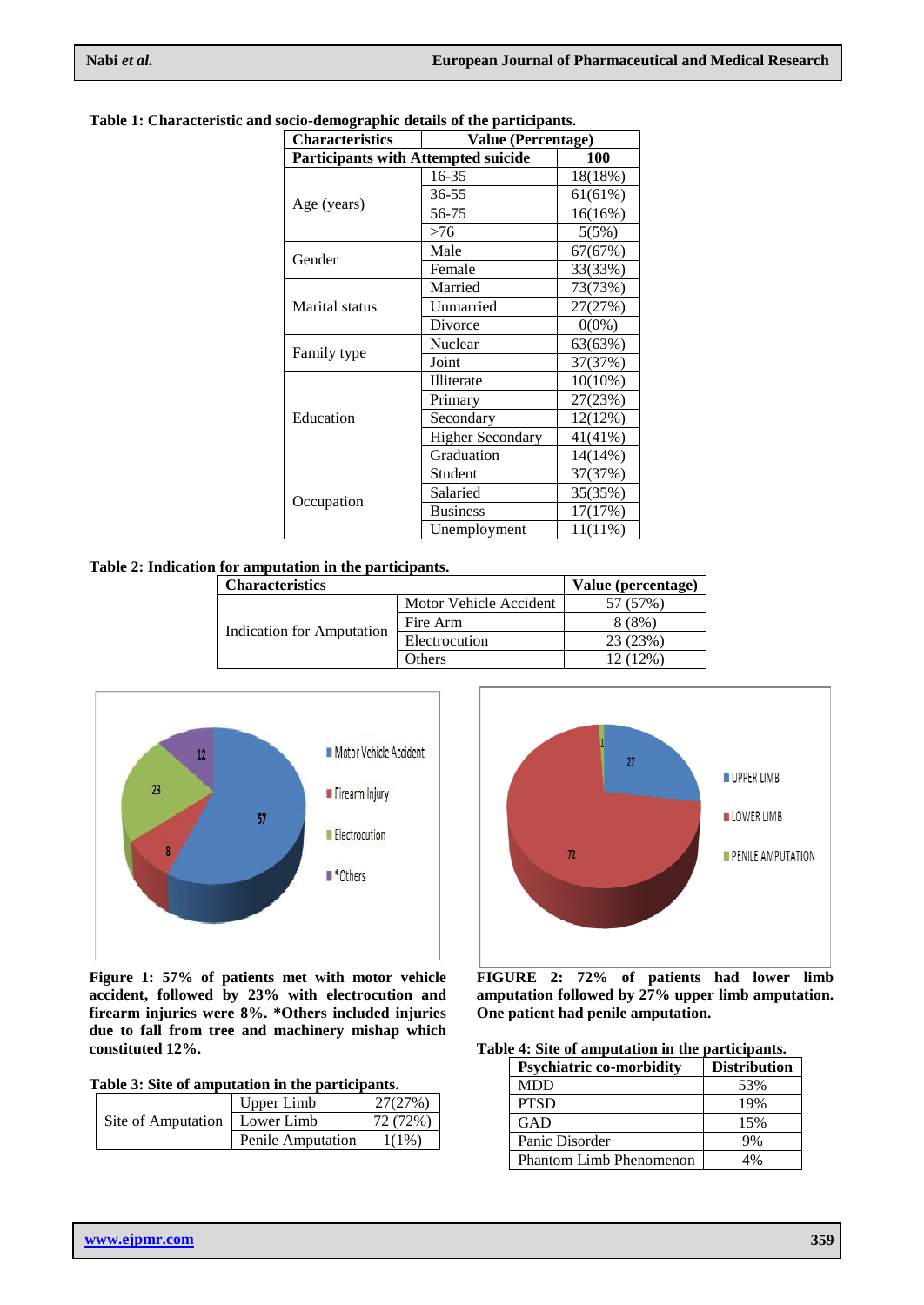

**Figure 3: 53% of patients had major depressive disorder (MDD), PTSD was present in 19% patients, followed by 15% patients with generalized anxiety disorder (GAD), Panic Disorder with 9% and Phantom Limb Phenomenon in 4% of patients.** 

## **DISCUSSION**

In this study an attempt has been made to study different types of Psychiatric morbidity in patients who were referred to Psychiatry to undergo psychiatric evaluation in a tertiary care hospital in Srinagar. The significant findings of our study are as follows: (1) The prevalence of Psychiatric morbidities in patients of Amputation.; (2) Male patients have higher levels of PTSD symptoms (3) Female patients have higher level of Depressive Symptoms. We used Mini International Neuropsychiatric Interview (MINI) which is a validated scale and is used in various studies across the globe for psychological assessments.

Out of hundred cases of amputation, 73% percent of the patients were married. 41% of patients were higher secondary. Similar findings have been reported by A. Mozumdar et al where they reported married as 65.7%, and with a higher secondary level of education to 58.8%.<sup>[10]</sup> Similar finding of more number of married is found in another study.<sup>[11]</sup> The findings in our study which showed higher percentage of patients having studied till higher secondary was in contrary to Shukla et al who reported maximum of illiterates in his study.<sup>[12]</sup> Sixty one percent of patients were in a middle age group (36-55) followed by eighteen percent in age group of 16- 35. This finding was similar to A. Mozumdar et al who reported middle age group constituted of nearly forty four percent.<sup>[10]</sup>

In our study, males outnumbered females in a ratio of almost 3:1 with males being 67% and females were 33%. The result is constant with the study done by Shukla et al.<sup>[12]</sup> The reason could be that male are more readily seeking treatment and rehabilitation as compared to

females and since male are more prone for exposure to traumatic events.

In our study majority of patients were Muslims with 91% of total sample size. This can be explained by the fact that Kashmir is a Muslim majority part of Jammu & Kashmir state where Hindu and Sikh are minority group. 63% of patients were living in a joint family. In our study, 57% accounts for motor vehicle accident which leads to amputation. It can be explained by tremendous increase in number of vehicles and poor condition of roads. Electrocution consisted of 23% and fire arms with 8%. Others means which lead to amputation were fall from a tree and machinery mishap with 12% collectively. Similar findings have been seen in the study of Margoob et al. [11] In our study, 72% of patients had lower limb amputation. The individuals with lower limb amputation showed relatively higher mortality rates due to cardiovascular diseases than the general population.<sup>[13,14]</sup> In our study, the most common psychiatric co-morbidity was Major Depressive Disorder with 53% of total sample size. Our results are in accordance with study done by Shukla et al  $(70.2\%)$ . <sup>[12]</sup> Similar values were found in the study by Manzoor I. et al $(63%)$ .<sup>[15]</sup> In our study Post Traumatic Stress Disorder was found in 19% of patients followed by Generalized Anxiety Disorder was found in 15% and Panic Disorder in 9%. Phantom Limb Phenomenon was found in total of 4 patients. The higher prevalence of PTSD is because of the ongoing conflict in this part of world and has been seen in other studies.<sup>[11]</sup> The results of this study are supported by the study of Fukuniski et al(33.9%).<sup>[16]</sup> The low level of Phantom Limb Phenomenon are supported the study of Ebrahimzadeh et al.<sup>[17]</sup> Our study is further supported by Melzack<sup>[18]</sup> and Pezzin et al.<sup>[19]</sup> who reported that with time phantom limb sensations decrease. Apart for surgery, the following points need to be taken care of so that a patient once done with amputation can do well both physically as well psychologically.

1. Patients to be taken up for amputation need to undergo psychiatric evaluation prior to surgery so that patient can be made ready psychologically for the said operation. By doing so patient can deal with the outcome of amputation in a better way and can face the world with zeal and zest.

2. Once patient is done with amputation, he should be made to visit psychiatry department for regular counseling. Since from our study we can see all patients had some sort of psychiatric co-morbidity. By attaching patient to psychiatric department, chances of him/her having a psychiatric problem will be less.

3. Debriefing refers to conventional sessions that revolve around the sharing and examine of information after a specific event has taken place. Depending on the situation, debriefing can serve a variety of purposes. For example, these sessions can be used for military, psychological or even academic purposes. Originally, debriefing sessions were used strictly for military